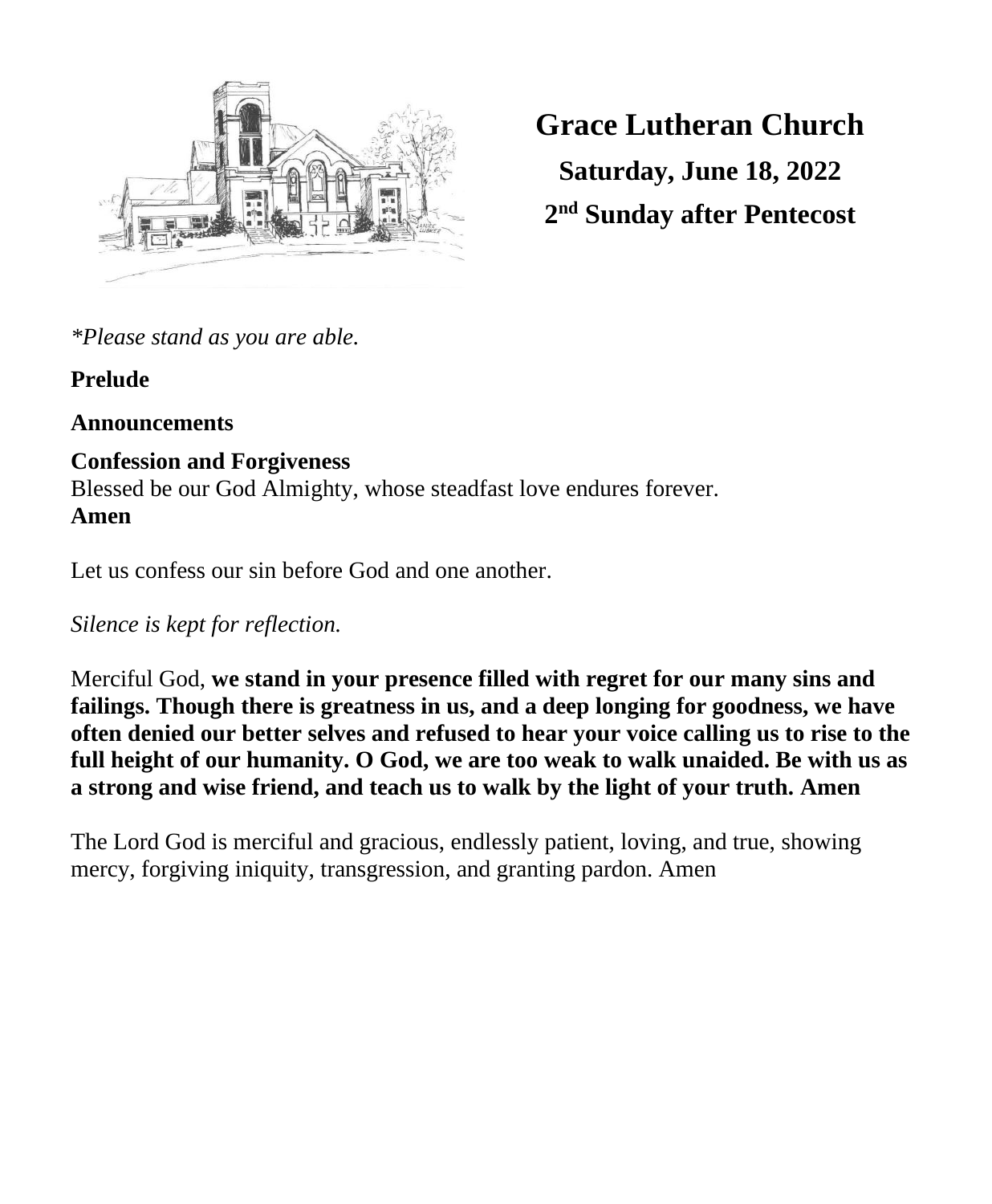

Text and music from *New Hymns for the Lectionary*, © 1984 Oxford University Press, Inc. One Licenses #A-729549

# **Greeting**

The grace of our Lord Jesus Christ, the love of God, and the communion of the Holy Spirit be with you all. **And, also with you.**

## **\*Prayer of the Day**

Almighty and everlasting God, in whom we live and move and have our being, you created us for yourself, so that our hearts are restless until they find rest in you. In your light may we see life clearly, and in your service find perfect freedom; through Jesus Christ our Lord. Amen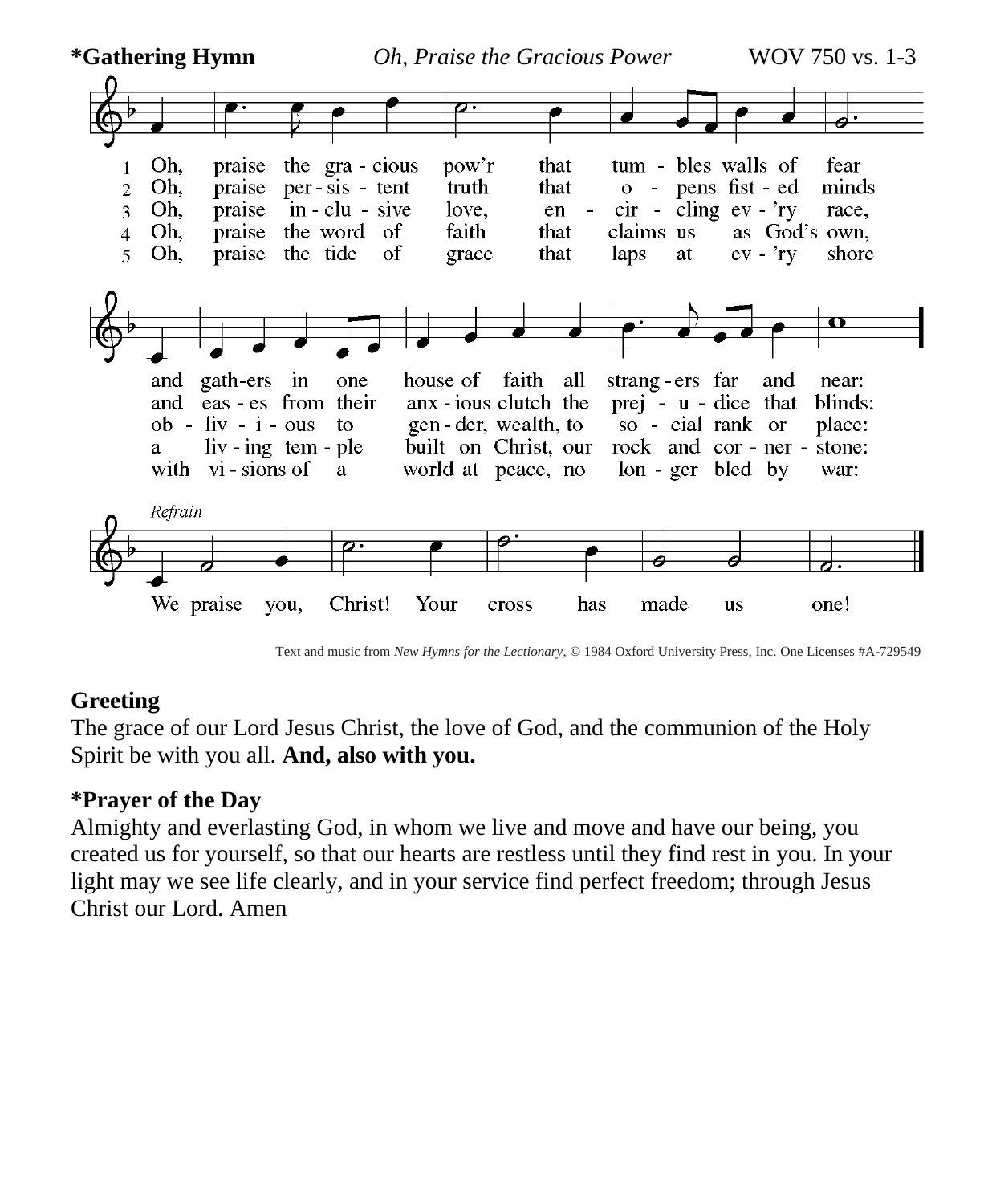## **First Lesson Galatians 3:23-29 A reading from Galatians**

But by the law, kept for the faith which would afterward be revealed. Therefore, the law was our tutor to bring us to Christ, that we might be justified by faith. But after faith has come, we are no longer under a tutor.

For you are all sons of God through faith in Christ Jesus. For as many of you as were baptized into Christ have put on Christ. There is neither Jew nor Greek, there is neither slave nor free, there is neither male nor female; for you are all one in Christ Jesus. And if you are Christ's, then you are Abrahams's see, and heirs according to the promise

The word of the Lord.

**Thanks be to God.** 

**Psalm Psalm Psalm 22:22-23,25-28** (read responsively)

I will declare Your name to My brethren

**In the midst of the assembly, I will Praise You.** 

You who fear the LORD, praise Him!

**All you descendants of Jacob, glorify Him** 

My praise shall be of You in the great assembly;

**I will pay My vows before those who fear Him.**

The poor shall eat and be satisfied;

**Those who seek Him will praise the LORD.**

Let your heart live forever!

**All the ends of the world shall remember and turn to the LORD,** And, all the families of the nations shall worship before You.

**For the kingdom is the LORD'S, and He rules over the nations.** 

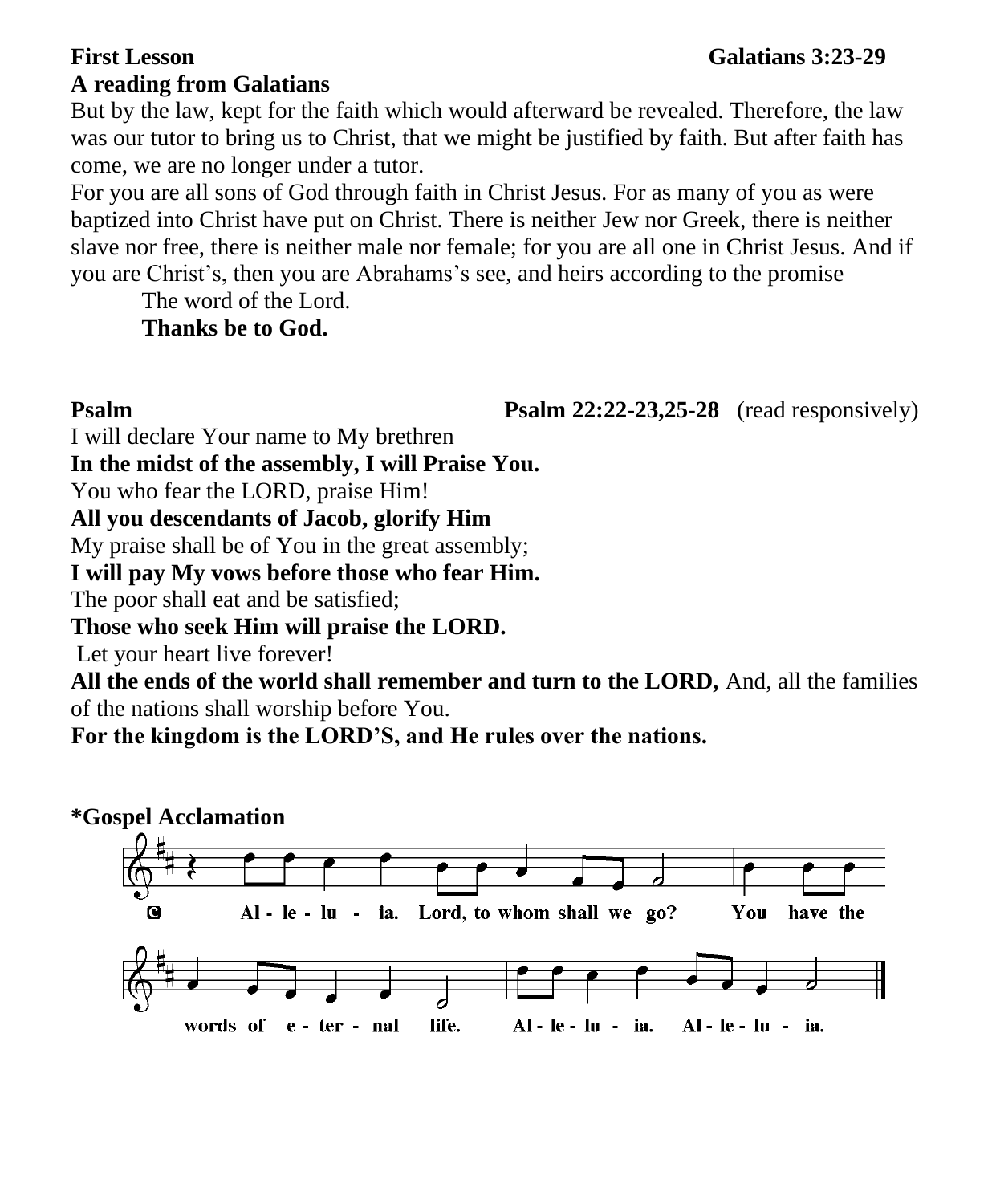The Holy Gospel according to Luke the  $8<sup>th</sup>$  chapter.

# **Glory to you, O Lord.**

 Then they arrived at the country of the Gerasenes, which is opposite Galilee. As he stepped out on land, a man of the city who had demons met him. For a long time he had worn no clothes, and he did not live in a house but in the tombs.

When he saw Jesus, he fell down before him and shouted at the top of his voice, "What have you to do with me, Jesus, Son of the Most High God? I beg you, do not torment me"-- for Jesus had commanded the unclean spirit to come out of the man. (For many times it had seized him; he was kept under guard and bound with chains and shackles, but he would break the bonds and be driven by the demon into the wilds.)

Jesus then asked him, "What is your name?" He said, "Legion"; for many demons had entered him. They begged him not to order them to go back into the abyss. Now there on the hillside a large herd of swine was feeding; and the demons begged Jesus to let them enter these. So he gave them permission. Then the demons came out of the man and entered the swine, and the herd rushed down the steep bank into the lake and was drowned. When the swineherds saw what had happened, they ran off and told it in the city and in the country. Then people came out to see what had happened, and when they came to Jesus, they found the man from whom the demons had gone sitting at the feet of Jesus, clothed and in his right mind. And they were afraid. Those who had seen it told them how the one who had been possessed by demons had been healed. Then all the people of the surrounding country of the Gerasenes asked Jesus to leave them; for they were seized with great fear. So, he got into the boat and returned. The man from whom the demons had gone begged that he might be with him; but Jesus sent him away, saying, "Return to your home, and declare how much God has done for you." So he went away, proclaiming throughout the city how much Jesus had done for hi

The Gospel of the Lord.

**Praise to you, O Christ.**

## **Sermon**

## **\*Apostles' Creed**

I believe in God, the Father almighty, creator of heaven and earth.

I believe in Jesus Christ, his only Son, our Lord.

He was conceived by the power of the Holy Spirit and born of the virgin Mary.

He suffered under Pontius Pilate, was crucified, died, and was buried.

He descended to the dead. On the third day he rose again.

He ascended into heaven, and is seated at the right hand of the Father.

He will come again to judge the living and the dead.

I believe in the Holy Spirit, the holy catholic Church, the communion of saints, the forgiveness of sins, the resurrection of the body, and the life everlasting. Amen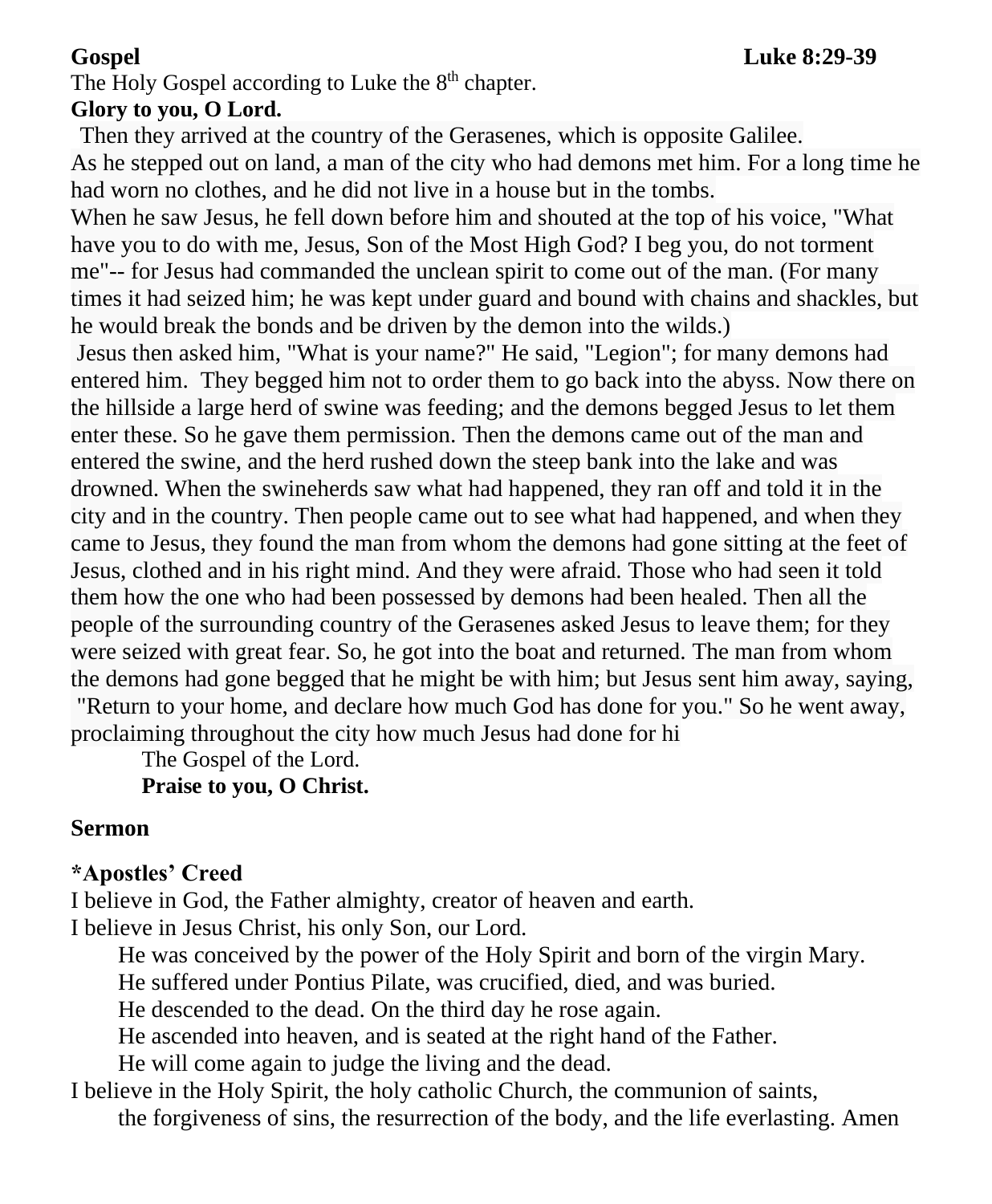**Hymn of the Day** *Praise the One Who Breaks the Darkness*



Text © 1987 Hope Publishing Company, Carol Stream, IL 60188. All rights reserved. Used by permission. One License #A-729549

# **A Father's Day Litany**

John 15:9-10 As the Father loved Me, I also have loved you; abide in My love. If you keep My commandments, you will abide in My love, just as I have kept My Father's commandments and abide in His love.

Father in Heaven, we pray for father's wo have held little ones, wiped runny noses and have read bedtime stories. Make them strong men of God.

## **Bringing Glory to His name.**

For fathers who didn't have a father figure themselves. Give them wisdom to raise their children in the Light of Christ. Make them strong men of God.

## **Bringing Glory to His name.**

For the grandfathers, uncles, brothers, friends and teachers who stepped in when a father was absent.Lift them up Lord. Make them strong men of God.

# **Bringing Glory to His name.**

For the father's wo are away from their children and especially those whose work puts them in harm's way. Make them strong men of God.

# **Bringing Glory to His name.**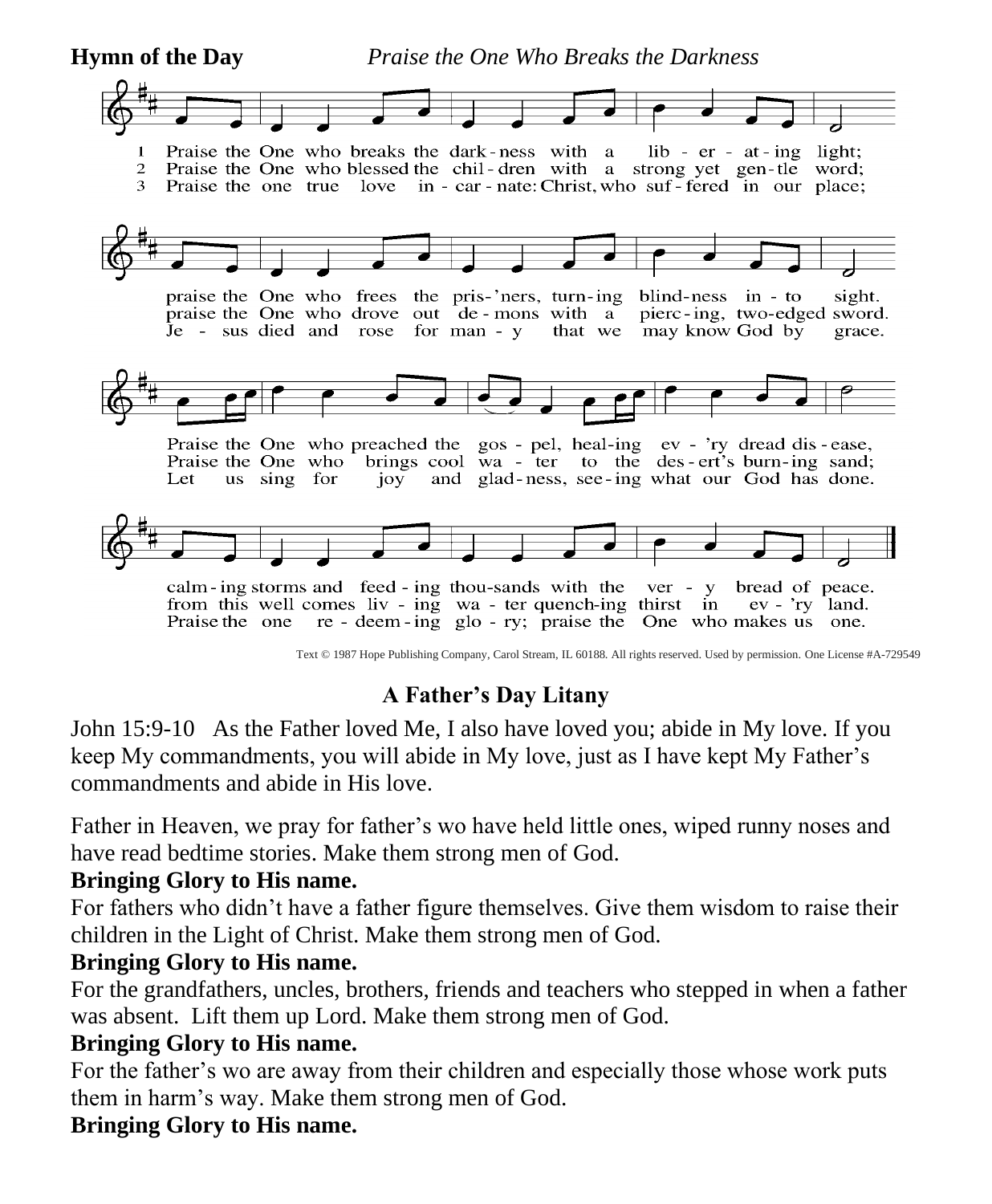For fathers who have stumbled and fallen. Who haven't protected their family. Turn their heads to you and enlighten them with the joy of parenthood. Make them strong men of God. **Bringing Glory to His name.**

For the father that teaches his children how to pray. Make them strong men of God. **Bringing Glory to His name. We praise and lift Your name on High. Glory to You Father Almighty. Amen**

**Prayer for the people**

**\*The Lord's Prayer** 

**Our Father, who art in heaven, hallowed be thy name, thy kingdom come, thy will be done, on earth as it is in heaven. Give us this day our daily bread; and forgive us our trespasses, as we forgive those who trespass against us; and lead us not into temptation, but deliver us from evil. For thine is the kingdom, and the power, and the glory, forever and ever. Amen.**

# **Offering**

We appreciate your support of the work of the church through your tithes and offerings. Please place all offerings in the plate by the entrance to the sanctuary. (A reminder: Checks or envelopes for Trinity will go to Trinity. Loose cash will go with Grace's offering.) The question remains for each of us, apart from this continued support, how, and what, else am I called to give for the sake of the world? Let us prayerfully discern what is ours to keep, and where the rest shall be given.